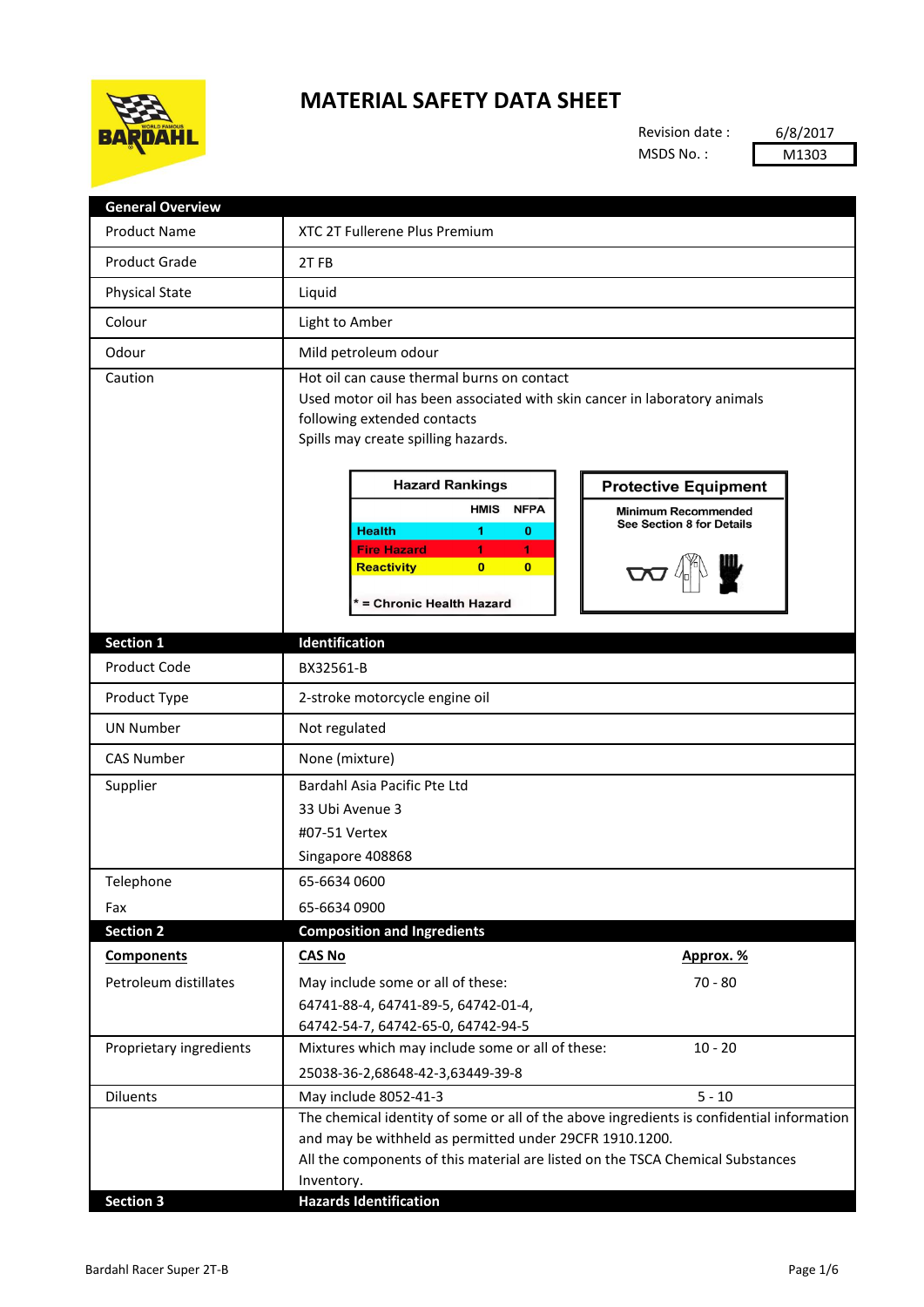| Major route(s) of entry                  | Skin contact.                                                                                                                                                                                                                                                                                                                                                                                                                                                                             |
|------------------------------------------|-------------------------------------------------------------------------------------------------------------------------------------------------------------------------------------------------------------------------------------------------------------------------------------------------------------------------------------------------------------------------------------------------------------------------------------------------------------------------------------------|
| Inhalation                               | No significant adverse health effects are expected to occur upon short-term<br>exposure. At elevated temperatures, and/or in enclosed spaces, product mist<br>or vapors may irritate the mucous membranes of the nose, throat, bronchi and<br>lungs.                                                                                                                                                                                                                                      |
| Skin contact                             | This material can cause skin irritation from prolonged or repeated contact.<br>Injection under the skin can cause inflammation and swelling. Injection of<br>pressurised hydrocarbons can cause severe permanent tissue damage. Initial<br>symptoms may be minor. Injection of petroleum hydrocarbons requires<br>immediate medical attention.                                                                                                                                            |
| Eye contact                              | This product can cause transient mild eye irritation with short-term contact<br>with liquid sprays or mists. Symptoms include stinging, watering, redness<br>and swelling.                                                                                                                                                                                                                                                                                                                |
| Ingestion                                | If swallowed, large volumes of material can cause generalized depression,<br>headache, drowsiness, nausea, vomiting and diarrhea. Smaller doses can<br>cause a laxative effect. If aspirated into the lungs, liquid can cause lung<br>damage.                                                                                                                                                                                                                                             |
| Chronic Health<br><b>Effects Summary</b> | This product contains a petroleum-based mineral oil. Prolonged or repeated<br>skin contact can cause mild irritation and inflammation characterized by<br>drying, cracking, (dermatitis) or oil acne. Repeated or prolonged inhalation of<br>petroleum-based mineral oil mists at concentration above applicable work-<br>place exposure levels can cause respiratory irritation or other pulmonary<br>effects.                                                                           |
| Conditions aggravated<br>by Exposure     | Disorders of the following organs or organ systems that may be aggravated<br>by significant exposure to this material or its components include:                                                                                                                                                                                                                                                                                                                                          |
| <b>Target Organs</b>                     | This material may cause damage to the following organs:                                                                                                                                                                                                                                                                                                                                                                                                                                   |
| Carcinogen                               | This product is not known to contain any component at concentration above<br>0.1% which are considered carcinogenic by OSHA, IARC or NTP.                                                                                                                                                                                                                                                                                                                                                 |
| <b>Section 4</b>                         | <b>First Aid Measures</b>                                                                                                                                                                                                                                                                                                                                                                                                                                                                 |
| Eyes                                     | Check for and remove contact lenses. Flush eyes immediately with fresh<br>water for several minutes while holding the eyelids open. If irritation persist,<br>see a doctor.                                                                                                                                                                                                                                                                                                               |
| Skin                                     | If burned by hot material, cool skin by quenching with large amount of cold water.<br>shoes and clothing. Wipe off excess material. Wash exposed skin with mild<br>soap and water. Seek medical attention if tissue appears damaged or pain/<br>irritation persists. Thoroughly clean contaminated clothing before reuse.<br>Discard contaminated leather goods. If material is injected under the skin, seek<br>medical attention immediately.                                           |
| Ingestion                                | Do not induce vomiting except on advice of medical personnel. Do not give<br>anything to drink unless directed by a physician. Never give anything by<br>mouth to a person who is not fully conscious. If significant amounts are<br>swallowed or irritation or discomfort occurs, seek medical help immediately.                                                                                                                                                                         |
| Inhalation                               | Vaporization is not expected at ambient temperatures. This material is not<br>expected to cause inhalation-related disorders under anticipated conditions<br>of use. In case of overexposure, move the person to fresh air.                                                                                                                                                                                                                                                               |
| Notes to Physician                       | Treatment should be controlled by symptoms and clinical conditions.<br>Emesis<br>maybe induced under medical supervision. In general, emesis induction is<br>unnecessary in such high viscosity, low volatility product.<br>SKIN: In the event of injection in underlying tissue, immediate treatment<br>include extensive incision, debridement,<br>should<br>and<br>saline<br>irrigation.<br>Inadequate treatment can result in ischemia and gangrene. Early symptoms<br>maybe minimal. |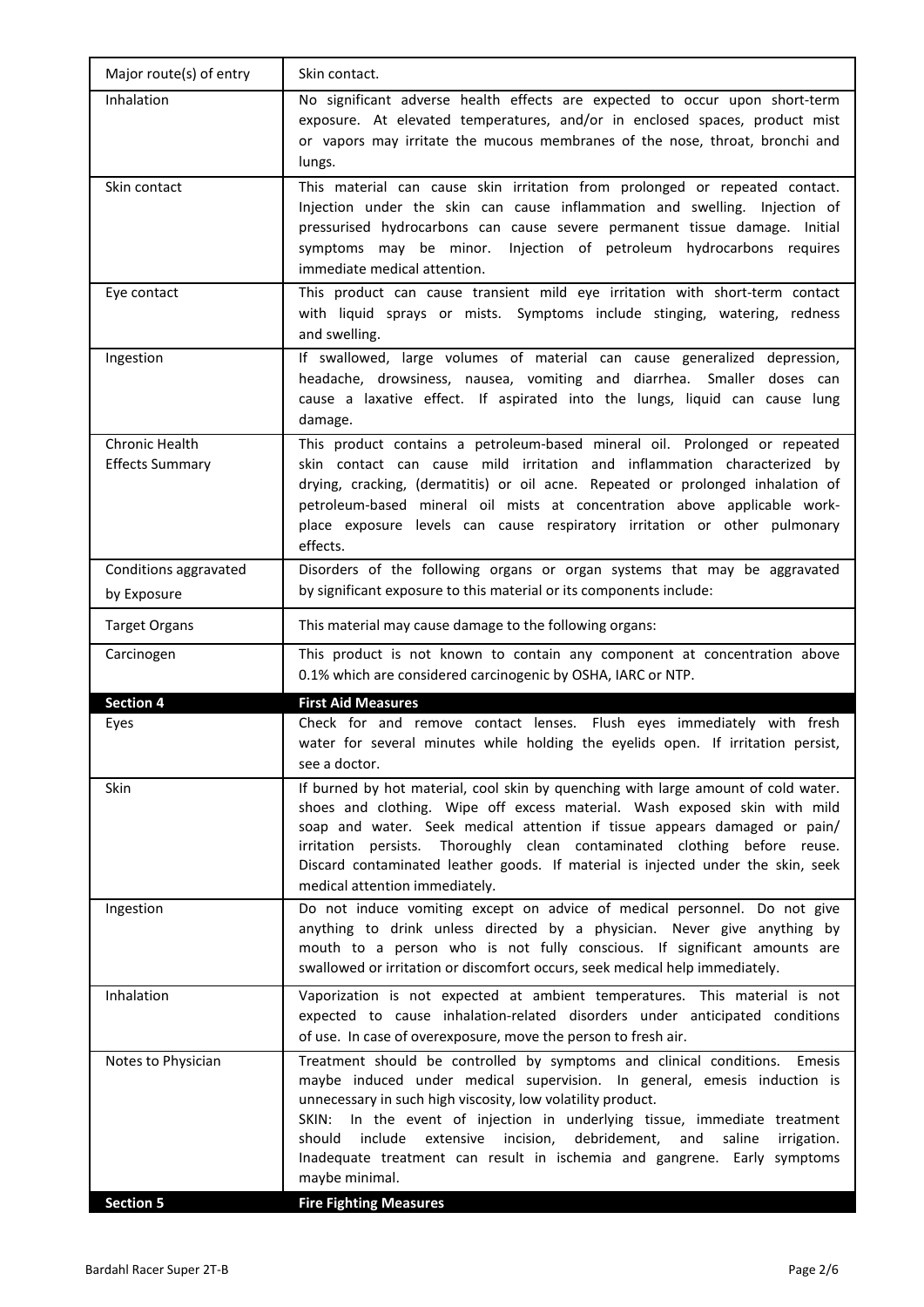| NFPA Class-IIIB combustible material                                                                                                                                                                                                                                                                                                                                                          |
|-----------------------------------------------------------------------------------------------------------------------------------------------------------------------------------------------------------------------------------------------------------------------------------------------------------------------------------------------------------------------------------------------|
|                                                                                                                                                                                                                                                                                                                                                                                               |
| Not available                                                                                                                                                                                                                                                                                                                                                                                 |
| Not determined                                                                                                                                                                                                                                                                                                                                                                                |
| $120^{\circ}$ C (COC)                                                                                                                                                                                                                                                                                                                                                                         |
| Use water fog, dry chemical, foam or carbon dioxide type. Water or foam<br>may cause frothing. Use water to cool fire-exposed containers. If a spill or<br>leak has not ignited, use water spray to disperse the vapour and provide<br>protection to personnel attempting to stop the leak.                                                                                                   |
| For fires involving this material, do not enter any enclosed or confined space<br>without self-contained breathing apparatus to protect against the hazardous<br>effects of combustion products or oxygen deficiency.                                                                                                                                                                         |
| Carbon dioxide, carbon monoxide, smoke, fumes, unburned hydrocarbons<br>and trace oxides of sulphur and/or nitrogen.                                                                                                                                                                                                                                                                          |
| <b>Accidental Release Measures</b>                                                                                                                                                                                                                                                                                                                                                            |
| Stop the source of leak or release and contain spill if possible. Ventilate the<br>area. Use respirator and protective clothing as discussed in this MSDS.<br>Collect with absorbent material and place in appropriate, labeled containers<br>for disposal, or if permitted, flush spilled area with water.                                                                                   |
| <b>Handling and Storage</b>                                                                                                                                                                                                                                                                                                                                                                   |
| Avoid contamination and<br>extreme<br>temperatures<br>to<br>minimize<br>product<br>degradtion. Empty containers may contain product residues that can ignite<br>with explosive force. Do not pressurize, cut, weld, braze, solder, drill or grind<br>containers. Do not expose product containers to flames, spark, heat or other<br>potential ignition sources.                              |
| Keep containers closed. Do not store with strong oxidizing agents. Do not<br>store at elevated temperatures. Avoid storing in direct sunlight for extended<br>periods of time. Consult appropriate federal, state or local authorities before<br>reusing, reconditioning, reclaiming, recycling or disposing of empty containers<br>and/or waste residues of this product.                    |
|                                                                                                                                                                                                                                                                                                                                                                                               |
| <b>Exposure Controls / Personal Protection</b>                                                                                                                                                                                                                                                                                                                                                |
| Use general ventilation or local exhaust as required to maintain exposures<br>below the occupational exposure limits.                                                                                                                                                                                                                                                                         |
| Avoid eye contact. The wearing of chemical safety goggles or face shield is<br>recommended. Have suitable ear wash water available.                                                                                                                                                                                                                                                           |
| personnel should exercise reasonable personal cleanliness; this<br>Exposed<br>includes cleansing exposed area several times daily with soap and water,<br>and laundering or dry cleaning soiled work clothing at least weekly. Safety<br>shower is recommended near the work station.                                                                                                         |
| Respiratory protection is normally not required. However, if operating<br>conditions create airborne concentrations, which exceed the recommended<br>exposure standard(s), the use of an approved respirator is recommended.                                                                                                                                                                  |
| Use gloves of chemical resistant materials such as neoprene or heavy nitrile<br>rubber or appropriate barrier cream with prolonged or repeated contact. If the<br>product is processed or handled at elevated temperatures, protect against<br>thermal burns by using heat-resistant (insulated) gloves. Do not wear gloves<br>or loose fitting clothing around rotating or moving equipment. |
| Long sleeve shirt is recommended. Wear a chemically protective apron if<br>available. Do not wear rings, watches, or similar apparel that could entrap<br>the material and cause a skin reaction.                                                                                                                                                                                             |
|                                                                                                                                                                                                                                                                                                                                                                                               |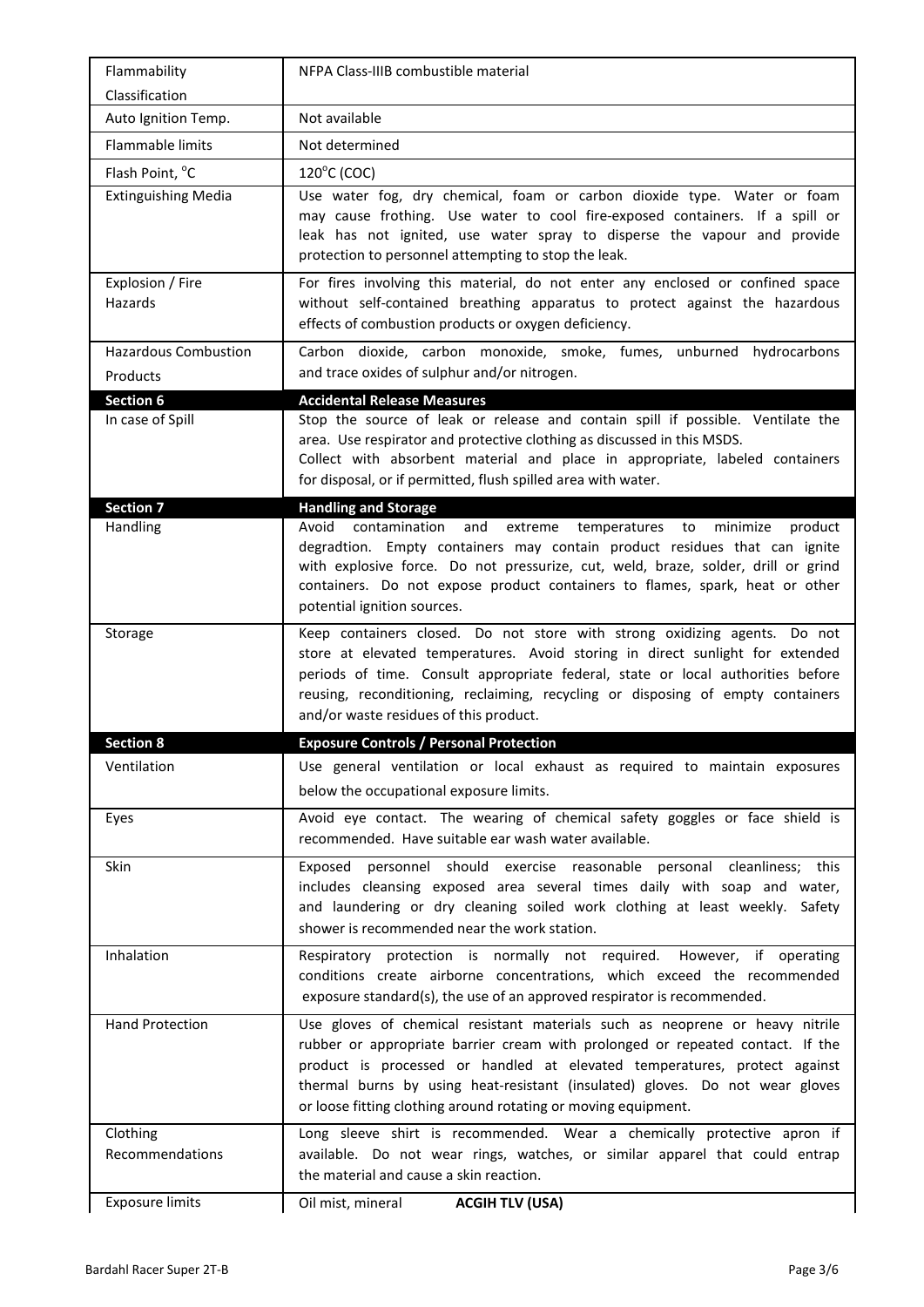|                                        | TWA: 5 mg/m <sup>3</sup> 8 hrs                                                                                                                                                                                                                                                                                    |
|----------------------------------------|-------------------------------------------------------------------------------------------------------------------------------------------------------------------------------------------------------------------------------------------------------------------------------------------------------------------|
|                                        | STEL: 10 mg/m <sup>3</sup> 15 minutes                                                                                                                                                                                                                                                                             |
|                                        | <b>OSHA PEL (USA)</b>                                                                                                                                                                                                                                                                                             |
|                                        | TWA: 5 mg/m <sup>3</sup> 8 hrs                                                                                                                                                                                                                                                                                    |
| <b>Section 9</b>                       | <b>Physical and Chemical Properties (Typical)</b>                                                                                                                                                                                                                                                                 |
| Grade                                  | 2TFB                                                                                                                                                                                                                                                                                                              |
| Flash Point, °C                        | 120                                                                                                                                                                                                                                                                                                               |
| Density @ 15°C, kg/l                   | 0.875                                                                                                                                                                                                                                                                                                             |
| Viscosity@40°C, cSt                    | 54.15                                                                                                                                                                                                                                                                                                             |
| Viscosity@100°C cSt                    | 7.86                                                                                                                                                                                                                                                                                                              |
| Appearance                             | Light to Amber                                                                                                                                                                                                                                                                                                    |
| Odour                                  | Mild petroleum odour                                                                                                                                                                                                                                                                                              |
| <b>Boiling Range</b>                   | Not determined                                                                                                                                                                                                                                                                                                    |
| Vapour Pressure                        | < 0.1 mmHg @ 25 deg C                                                                                                                                                                                                                                                                                             |
| рH                                     | Not determined                                                                                                                                                                                                                                                                                                    |
| Solubility in water                    | Insoluble                                                                                                                                                                                                                                                                                                         |
| Percent volatile                       | Negligible                                                                                                                                                                                                                                                                                                        |
| Evaporation                            | Not determined                                                                                                                                                                                                                                                                                                    |
| <b>Section 10</b>                      | <b>Stability and Reactivity</b>                                                                                                                                                                                                                                                                                   |
| Stability                              | Stable                                                                                                                                                                                                                                                                                                            |
| Conditions to avoid                    | Avoid heating to decomposition                                                                                                                                                                                                                                                                                    |
| Incompatibility                        | Normally unreactive, however, avoid strong bases at high temperatures, strong<br>acids, strong oxidising agents and materials reactive with hydroxyl compounds.                                                                                                                                                   |
| Hazardous                              | No additional hazardous decomposition products were identified other than                                                                                                                                                                                                                                         |
| Decomposition products                 | the combustion products identified in Section 5.                                                                                                                                                                                                                                                                  |
| Hazardous                              | Will not occur                                                                                                                                                                                                                                                                                                    |
| polymerization                         |                                                                                                                                                                                                                                                                                                                   |
| Section 11<br><b>Toxicity Data</b>     | <b>Toxicity Information</b><br>Distillates, residue oils, petroleum light and heavy paraffinic:                                                                                                                                                                                                                   |
|                                        | Acute: > 5000 mg/kg [Rat]<br>ORAL (LD50)                                                                                                                                                                                                                                                                          |
|                                        | DERMAL (LD50)<br>Acute: > 2000 mg/kg [Rabbit]                                                                                                                                                                                                                                                                     |
| Primary routes of Entry<br>or Exposure | Skin absortion, eye contact and inhalation                                                                                                                                                                                                                                                                        |
| Inhalation                             | Exposure to vapor or mist is possible. High gas, vapor or mist concentration may<br>be harmful if inhaled repeatedly or for prolong periods of time, based on data<br>from components or similar products.                                                                                                        |
| Skin                                   | Not expected to cause skin irritation or injury during normal use, based on<br>toxicology tests of this product. Prolonged or repeated skin contact<br>may cause skin irritation including redness, burning, drying, cracking, skin burns,<br>dermatitis, oil acne and folliculitis based on data from components |
| Eye                                    | Not expected to cause eye irritation or injury during normal use, based on<br>toxicology tests of this product.                                                                                                                                                                                                   |
| Ingestion                              | Single dose toxicity is low, based on toxicology tests of this product                                                                                                                                                                                                                                            |
| <b>Acute Toxicity</b>                  |                                                                                                                                                                                                                                                                                                                   |
|                                        | Pre-existing skin and resiratory disorders may be aggravated by exposure,                                                                                                                                                                                                                                         |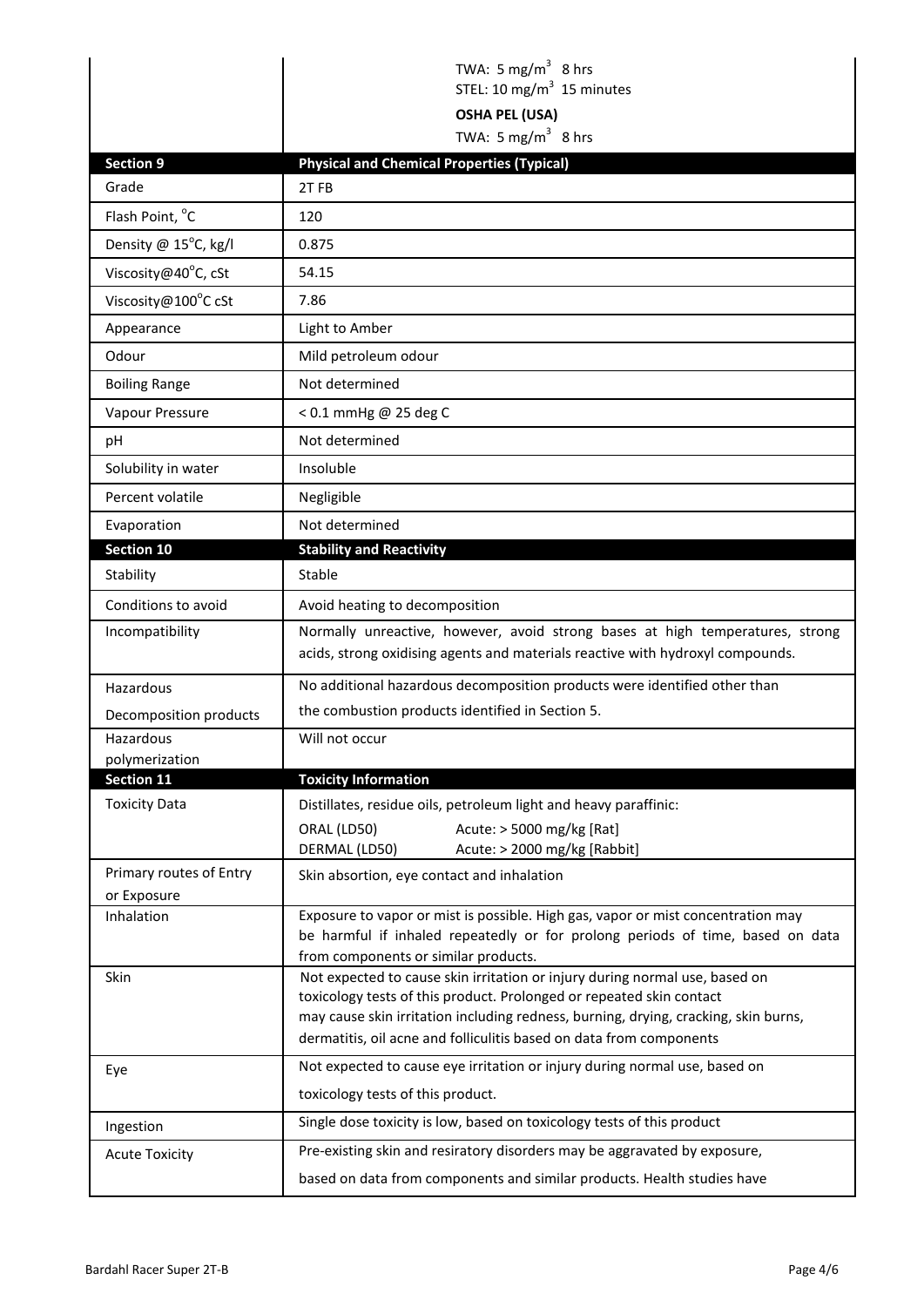|                              | shown petroleum hydrocarbons and synthetic lubricants pose potential                                                                                                                                                                                                                                                                                                                                                                                                                                                                                                                                      |
|------------------------------|-----------------------------------------------------------------------------------------------------------------------------------------------------------------------------------------------------------------------------------------------------------------------------------------------------------------------------------------------------------------------------------------------------------------------------------------------------------------------------------------------------------------------------------------------------------------------------------------------------------|
|                              | human health risks, which may vary from person to person. As a precaution,                                                                                                                                                                                                                                                                                                                                                                                                                                                                                                                                |
|                              | exposure to liquids, vapors, mists or fumes should be minimised.                                                                                                                                                                                                                                                                                                                                                                                                                                                                                                                                          |
| <b>Chronic Toxicity</b>      | No ingredient in this product is an IARC, NTP or OSHA listed carcinogen.                                                                                                                                                                                                                                                                                                                                                                                                                                                                                                                                  |
|                              | Reports have associated repeated and prolonged overexposure to solvents with                                                                                                                                                                                                                                                                                                                                                                                                                                                                                                                              |
|                              | permanent nervous system damage.                                                                                                                                                                                                                                                                                                                                                                                                                                                                                                                                                                          |
| Other information            | Symptoms of overexposure could include: Gastrointestinal irritation                                                                                                                                                                                                                                                                                                                                                                                                                                                                                                                                       |
|                              | (nausea, vomiting, diarrhea), irritation (nose, throat, respiratory tract),                                                                                                                                                                                                                                                                                                                                                                                                                                                                                                                               |
|                              | central nervous system depression (dizziness, drowsiness, weakness, fatigue,                                                                                                                                                                                                                                                                                                                                                                                                                                                                                                                              |
|                              | nausea, headache, unconsciouness, effects on hearing). Used engine oil was                                                                                                                                                                                                                                                                                                                                                                                                                                                                                                                                |
|                              | associated wth cancer in lifetime skin painting studies with laboratory animals.                                                                                                                                                                                                                                                                                                                                                                                                                                                                                                                          |
|                              | Avoid prolonged or repeated contact with used notor oil.                                                                                                                                                                                                                                                                                                                                                                                                                                                                                                                                                  |
|                              | Good hygiene practices will reduce the likelihood of potential health effects                                                                                                                                                                                                                                                                                                                                                                                                                                                                                                                             |
| <b>Section 12</b>            | <b>Ecology Information</b>                                                                                                                                                                                                                                                                                                                                                                                                                                                                                                                                                                                |
| Ecotoxicity                  | Analysis on ecological effects has not been conducted on this product.<br>However, if spilled, this product and any contaminated soil or water may be<br>harmful to human, animal and aquatic life. Also the coating action associated<br>with petroleum and petroleum products can be harmful or fatal to aquatic life<br>and waterfowl.                                                                                                                                                                                                                                                                 |
| <b>Environmental Fate</b>    | An environmental fate analysis has not been conducted on this specific<br>product. Plants and animals may experience harmful or fatal effects when<br>coated with petroleum-based produtcs. Petroleum-based (mineral) lube oils<br>will normally float on water. In stagnant or slow flowing waterways, an oil<br>layer can cover a large surface area. As a result, this oil layer might limit or<br>eliminate natural atmospheric oxygen transport into the water. With time, if<br>not removed, oxygen depletion in waterwaycan result in a loss of marine life or<br>create an anaerobic environment. |
| <b>Section 13</b>            | <b>Disposal Information</b>                                                                                                                                                                                                                                                                                                                                                                                                                                                                                                                                                                               |
| Waste disposal               | Check governmental regulations and local authorities for approved disposal.<br>Under RCRA, it is the responsibility of the user of the material to determine at<br>the time of disposal whether the material meets RCRA criterial for hazardous<br>waste. This is because material uses, transformations, mixtures, processes,<br>etc may effect the classification.                                                                                                                                                                                                                                      |
| <b>Section 14</b>            | <b>Transport Information</b>                                                                                                                                                                                                                                                                                                                                                                                                                                                                                                                                                                              |
| US DOT Hazard                | Proper Shipping Name:<br>None                                                                                                                                                                                                                                                                                                                                                                                                                                                                                                                                                                             |
| Classification               | <b>UN Number:</b><br>None                                                                                                                                                                                                                                                                                                                                                                                                                                                                                                                                                                                 |
|                              | Labels Required:<br>None                                                                                                                                                                                                                                                                                                                                                                                                                                                                                                                                                                                  |
|                              | This product is not subjected to DOT regulations under 49 CFR Parts 171-180.                                                                                                                                                                                                                                                                                                                                                                                                                                                                                                                              |
| <b>DOT Marine Pollutants</b> | This product does not contain Marine Pollutants as defined in 49 CFR 171.8.                                                                                                                                                                                                                                                                                                                                                                                                                                                                                                                               |
| <b>IMDG Code Shipping</b>    | Description:<br>not regulated                                                                                                                                                                                                                                                                                                                                                                                                                                                                                                                                                                             |
| Classification               | <b>IMDG Class:</b><br>not classified                                                                                                                                                                                                                                                                                                                                                                                                                                                                                                                                                                      |
| <b>IMDG Marine Pollutant</b> | No                                                                                                                                                                                                                                                                                                                                                                                                                                                                                                                                                                                                        |
| <b>ADR/RID Class</b>         | <b>Not Classified</b>                                                                                                                                                                                                                                                                                                                                                                                                                                                                                                                                                                                     |
| <b>IATA Class</b>            | Not Restricted                                                                                                                                                                                                                                                                                                                                                                                                                                                                                                                                                                                            |
| <b>Section 15</b>            | <b>Regulatory Information</b>                                                                                                                                                                                                                                                                                                                                                                                                                                                                                                                                                                             |